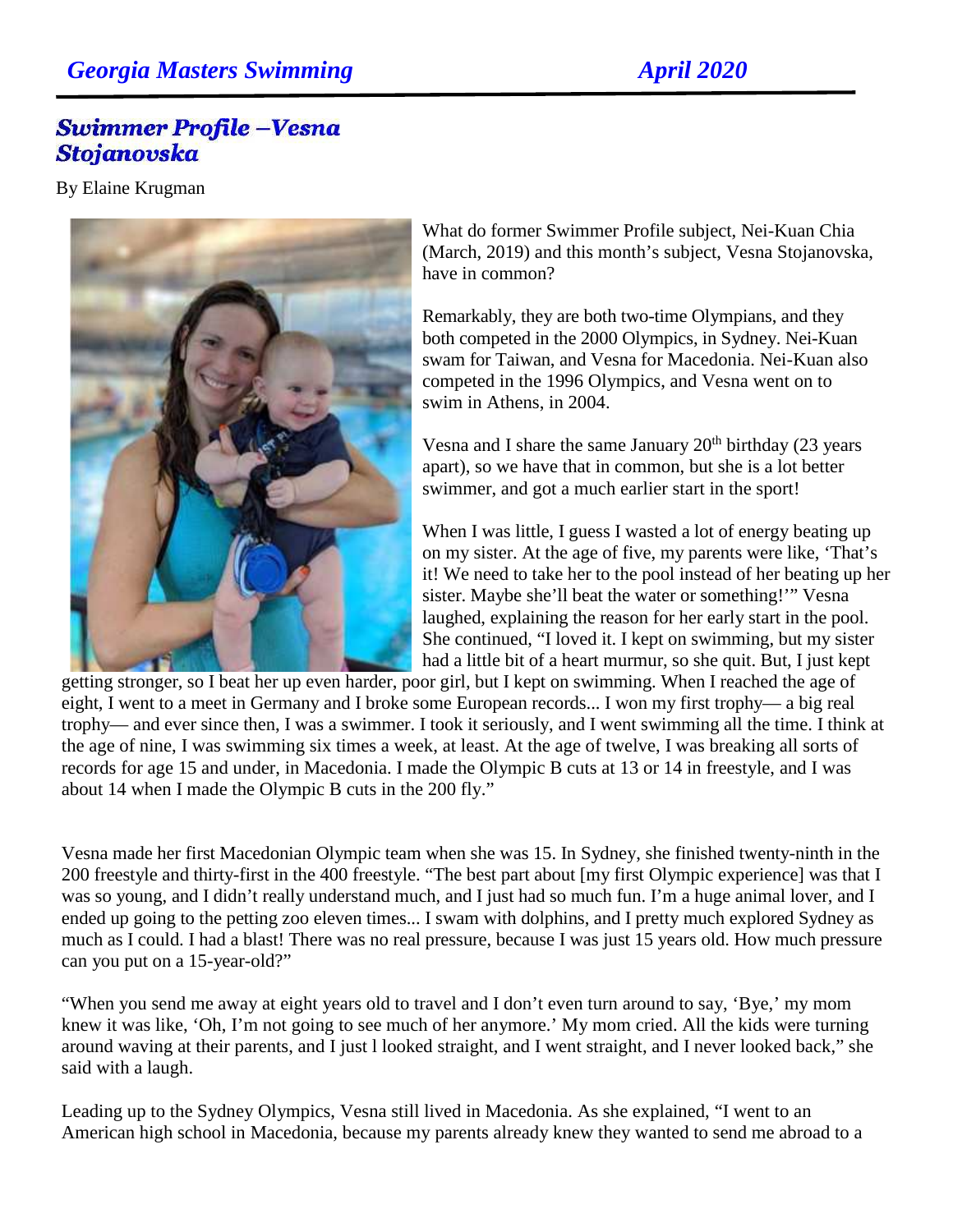place with more opportunities. I had the means to get away from a country that was underdeveloped and didn't have much to offer as you grew up."

Her swim training at the time sounded brutal. "My coach was very much a Russian hardcore school type of a coach. Every practice was 7,200 meters, every single one, no exceptions. They were all 1:20 pace, even the warm-ups. But we did a lot of stuff like 3,000m butterfly sets in practice," Vesna explained.

Following the Olympics, Vesna's parents sent her to the United States to attend Pine Crest School, in Fort Lauderdale, Florida, where she trained under Jay Fitzgerald. In that same year, she won a silver medal in the 200 fly at the European Junior Championships and won the Florida State High school championship in the 200y freestyle. Two years later, Vesna was awarded an academic and sports scholarship at Georgia Institute of Technology (Georgia Tech) and moved to Atlanta where she studied aerospace engineering and trained for the 2004 Olympics. Either one of those would be difficult on their own, but the combination of the two—and living in a new city in a foreign country—proved to be quite a handful for this studious Olympian.

Those days leading up to the 2004 Olympics in Athens were intense. A typical school day at Georgia Tech started with her waking up at 5:00am for a ninety-minute workout with the swim team. She would then hurry off to classes. Afternoon practice started at 3:30 pm and lasted until 5:30 or 6:00 pm. Vesna would then have a lab that started at 6:30 pm or 7:00 pm, so she was unable to do dryland training with her teammates. Lab often didn't finish up until 10:00 pm, and then she would go home and study. Eight hours of sleep was not an option. To catch up on sleep, she said, "I was good about falling asleep at any time anywhere, so if I did have two hours during the day, I would fall asleep on any chair on campus. I would just put my head down, and I was asleep, that's it!"

Following her sophomore year at Georgia Tech, Vesna competed in her second Olympics and swam the 200m fly, in addition to the 200m and 400m freestyle. Macedonia sent Vesna to the Olympics without the coach she had been training with since her junior year of high school in the U.S.A. Instead, during the month leading up to the competition, she had to train in Athens with an assigned coach she didn't train with, which was difficult for her. The results were not good, according to Vesna. "In Athens, it was a little different. There was a lot of politics involved and I didn't do my best times there. I was expected to make finals, and I didn't," she said about her second Olympic experience, which was not nearly as enjoyable as her first Olympics.

After the Olympics, Vesna returned to Georgia Tech to complete her bachelor's degree and swim for the Yellow Jackets. At the same time, she developed painful symptoms that ultimately forced her to quit swimming and become physically inactive. Her doctors weren't sure what was causing her symptoms, and it took seven years of chronic pain for her to receive a confirmed diagnosis of Lupus, an autoimmune disease. (Lupus is notoriously difficult to diagnose due to the crossover of symptoms with other autoimmune diseases.)

In all, Vesna suffered through a ten-year battle with the disease. During her illness, she persevered and graduated with her bachelor's degree in just four years when most students studying aerospace engineering take five years to complete their degrees. Vesna went on to earn a master's degree and started working towards a PhD; however, she did not complete the program due to her health.

It was during her pregnancy with her one-year-old daughter, Viktorija, that Vesna went into remission, and the lupus has stayed in remission ever since. When she was five months pregnant, Vesna started swimming again and joined U.S. Masters Swimming.

As Vesna explained, "When I got pregnant, I was terrified of the lupus and losing the baby, because [the doctors] had told me actually that I could never even get pregnant. I told myself that I had to start doing something besides just lying in bed to get healthy. I had a breakout (a rash caused by Lupus) the first month, but after that I decided to just start swimming slowly, maybe once or twice a week, and then moved it up. I said, 'Wait, I'm handling this just fine.' I started swimming every day until I realized it had been six months,